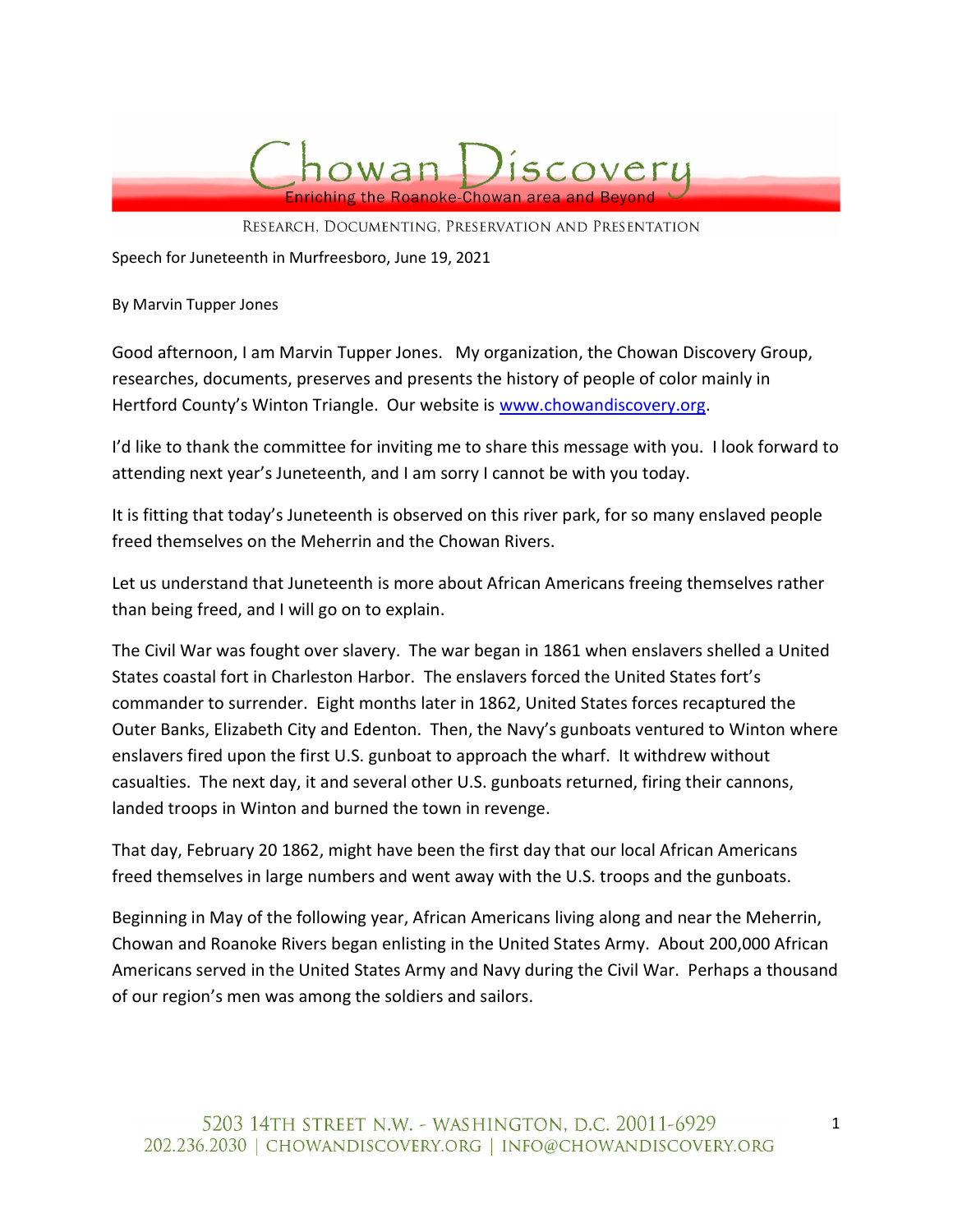Regiments were made up of more than a thousand soldiers. One of the regiments was called the 36th Regiment, Infantry, United States Colored. Men from Hertford, Northampton, Bertie and Gates were among those who enlisted. About twenty-six were from Hertford County. Their names will be called at the end of this message. Among these surnames are those that you recognize today such as Britt, Cooper, Gatling, Liverman, Parker, Riddick and Vaughn.

I mention these surnames because you may be descended from the heroes of the 36<sup>th</sup> and other African American regiments. I hope you will find that out. This is where I will tell you what the Hertford County men in the 36<sup>th</sup> Infantry accomplished and some of what they sacrificed.

Within months they raided the Elizabeth City area, destroyed rebel camps and supplies, and rescued over two thousand African Americans. Many of these United States African American soldiers were returning to their homes and bringing away their loved ones and friends.

Their next task was also unimaginable and ironic. At Point Lookout, Maryland for the first six months of 1864, the 36<sup>th</sup> Infantry guarded a large prison of captured rebels. Like the raid to Elizabeth City by formerly enslaved men, guarding rebel prisoners was very unnerving to the rebels in Richmond and elsewhere. John Lang died of smallpox at the camp. During this time, detachments of the 36<sup>th</sup> began crossing the Chesapeake Bay and raiding Virginia.

Ultimately, the 36th Infantry, United States Colored, along with other regiments, besieged Richmond and Petersburg for eleven months until the rebels fled both cities. In September 1864, Charles Mullen, Romulus Cooper and Joseph Wise were wounded at the great battle of New Market Heights outside of Richmond. Claiborne Miller was killed at that battle fighting slavery. The 36<sup>th</sup> Infantry took the honor of being the first United States soldiers to enter the defeated rebel capital. The  $36<sup>th</sup>$  Infantry, including Hertford County men – who possibly may be your direct ancestors - defeated slavery.

The regiment's last act played a major role in Juneteenth. In June of 1865, they were on the way to the Mexican border in Texas during the time of Juneteenth. Their mission was to support patriotic Mexicans whose nation had been invaded by a force backed by European kings. Frank Williams died of pneumonia during his service there. The 36<sup>th</sup> Infantry and other African Americans returned to the east coast seven months later and were discharged from the United States Army. Enslavement was abolished, and our soldiers had entirely new and better lives to build on.

We were not taught the story of our Hertford County ancestors' successful fight for freedom. It was probably because it remained dangerous for our soldiers to pass on tales of African American courage and victory in the Jim Crow south. However, we have the ability to do so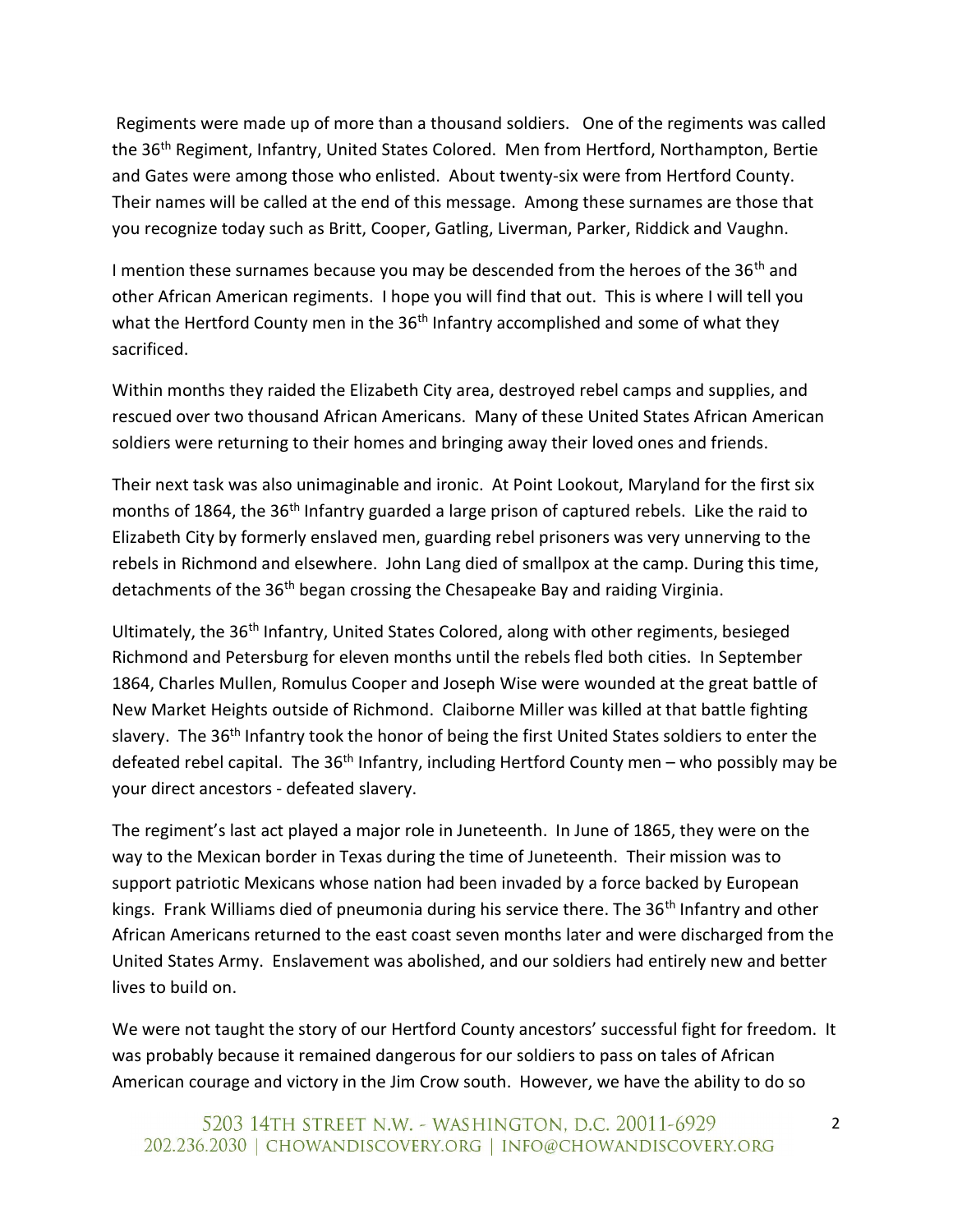now because of the efforts of the generations that reared us. I hope you will keep this story I told here, seek to learn more about African American victories for justice and play your own role the in expanding freedoms in the United States for all.

The names of our own Hertford County Civil War heroes of the 36<sup>th</sup> Regiment USC are:

David Berry Eli Britt Allen Cooper George Cooper, Corporal Henderson Cooper, Sergeant Littleton Cooper, First Sergeant Romulus Cooper Solon Cooper, Corporal Benjamin Gatlin [sic] Jacob Gatlin James H. Hunt, First Sergeant Richard Jones John Lang Isaac Liverman Moses Liverman, Corporal Claiborne Miller Charles Mullen, Corporal William Newsom Rochus Parker Henry Purdy, Sergeant Rueben Riddick, Corporal